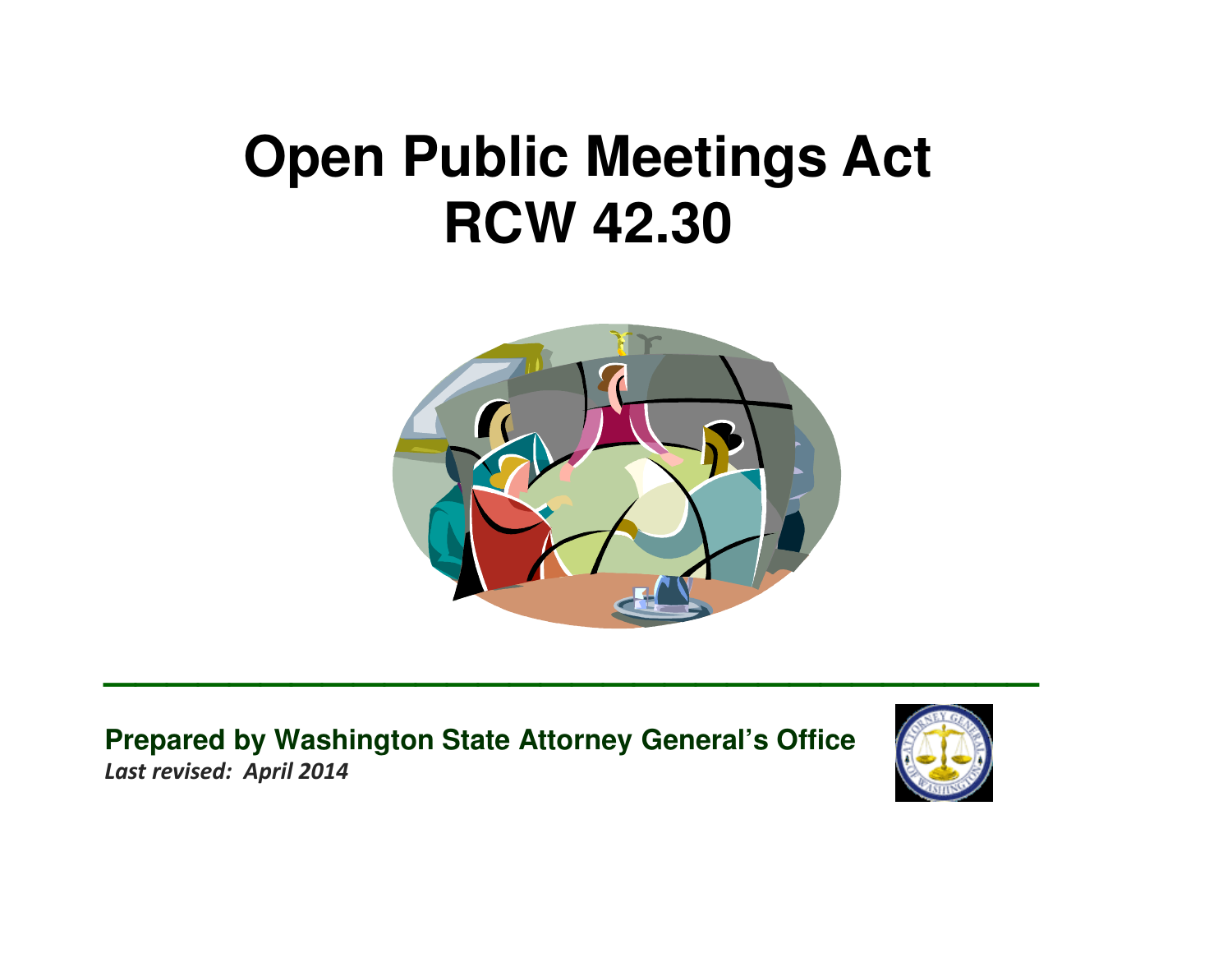# **Washington's Open Public Meetings Act (OPMA)**

- $\bullet$ Passed in 1971
- $\bullet$  Requires meetings to be open to the public, gavel to gavel
- •RCW 42.30

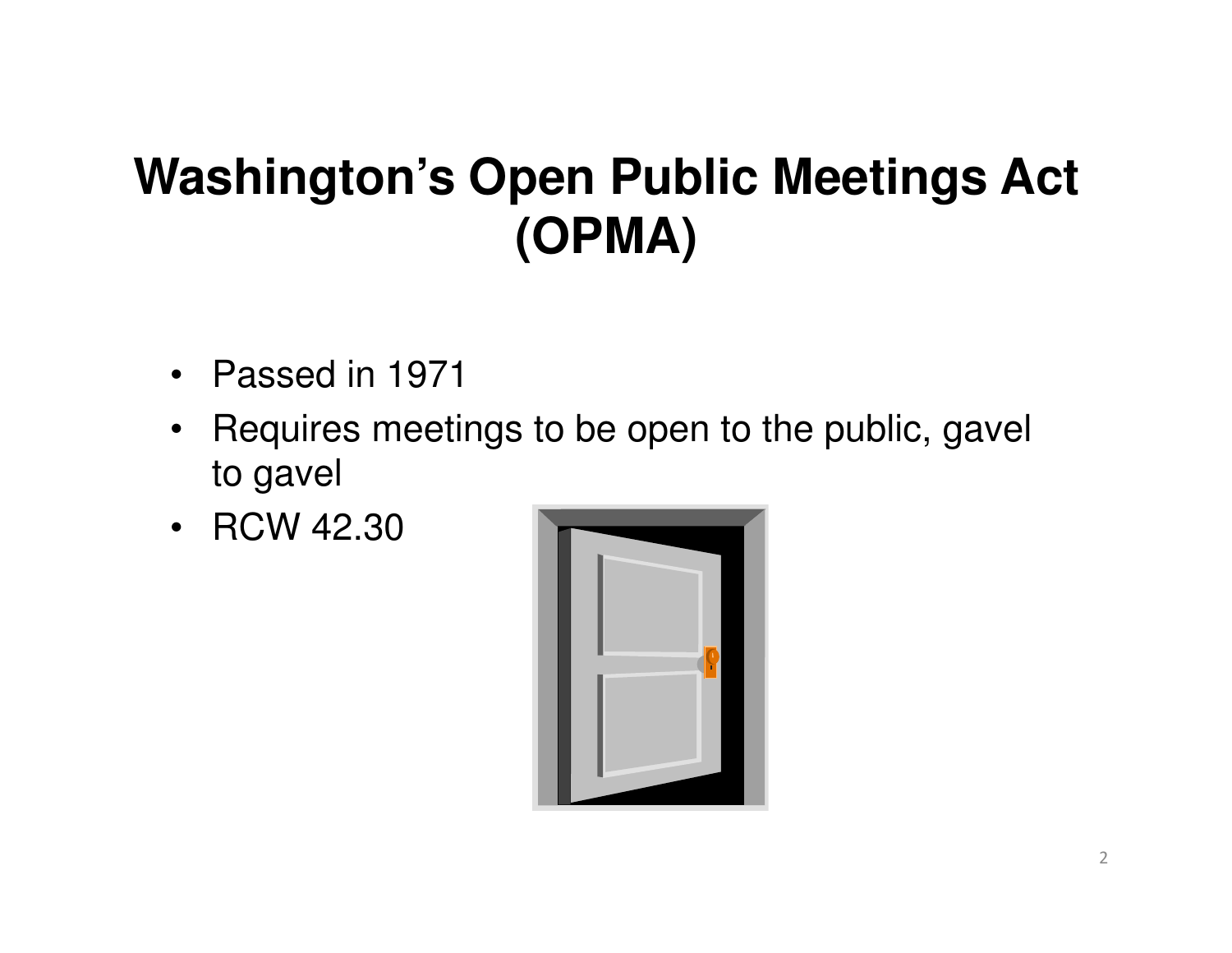## **OPMA Applies To:**

**Multi-member public state and local agencies, such as boards and commissions,** as follows:

- $\bullet$  Any county, city, school district, special purpose district, or other **municipal corporation** or political subdivision of Washington.
- $\bullet$  Any **subagency of a public agenc**y which is created by or pursuant to statute, ordinance, or other legislative act, including but not limited to planning commissions, library or park boards, commissions, and agencies.

 $~\sim$  RCW 42.30.020

These are the "public agencies" subject to the OPMA.

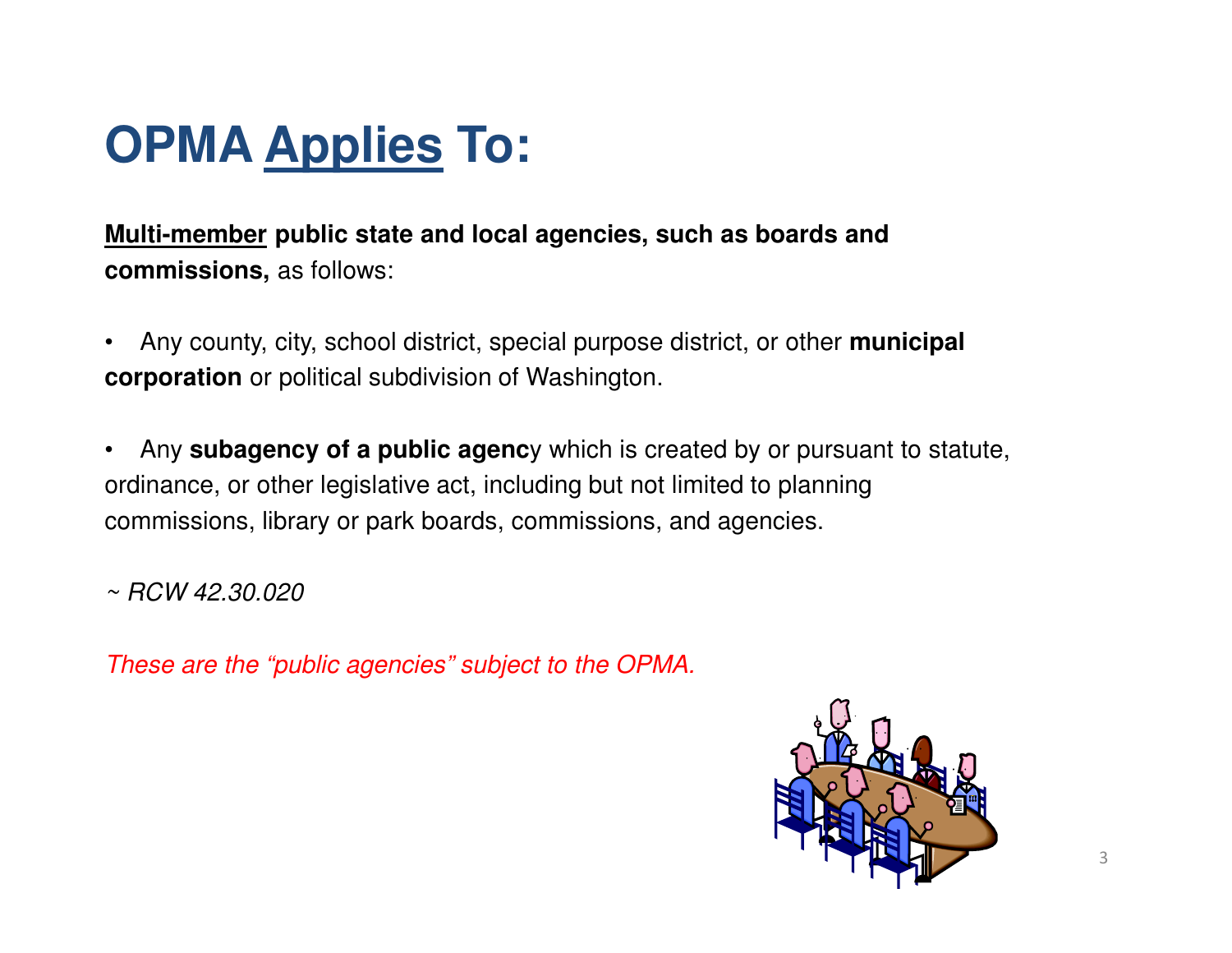# **Governing Body**

• All meetings of the *governing body* of a public agency shall be open and public and all persons shall be permitted to attend any meeting of the governing body of a public agency, except as otherwise provided in RCW 42.30.

~ RCW 42.30.030

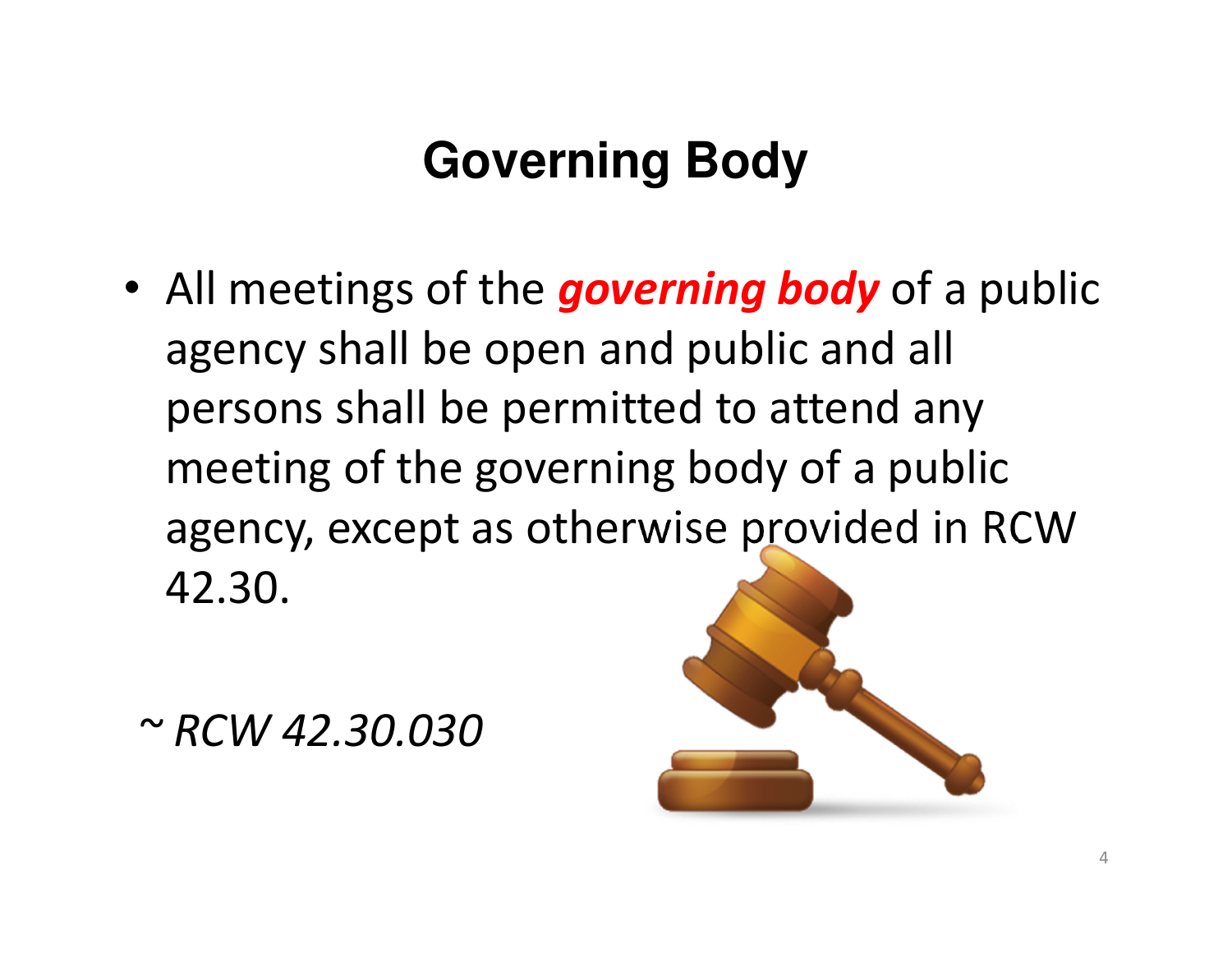# **What is a Governing Body?**

- • The **multimember board or other policy or rule-making bodyOR**
- • Any **committee** of such public agency when:
	- – the committee acts on behalf of the governing body,
	- –conducts hearings, or
	- –takes testimony or public comment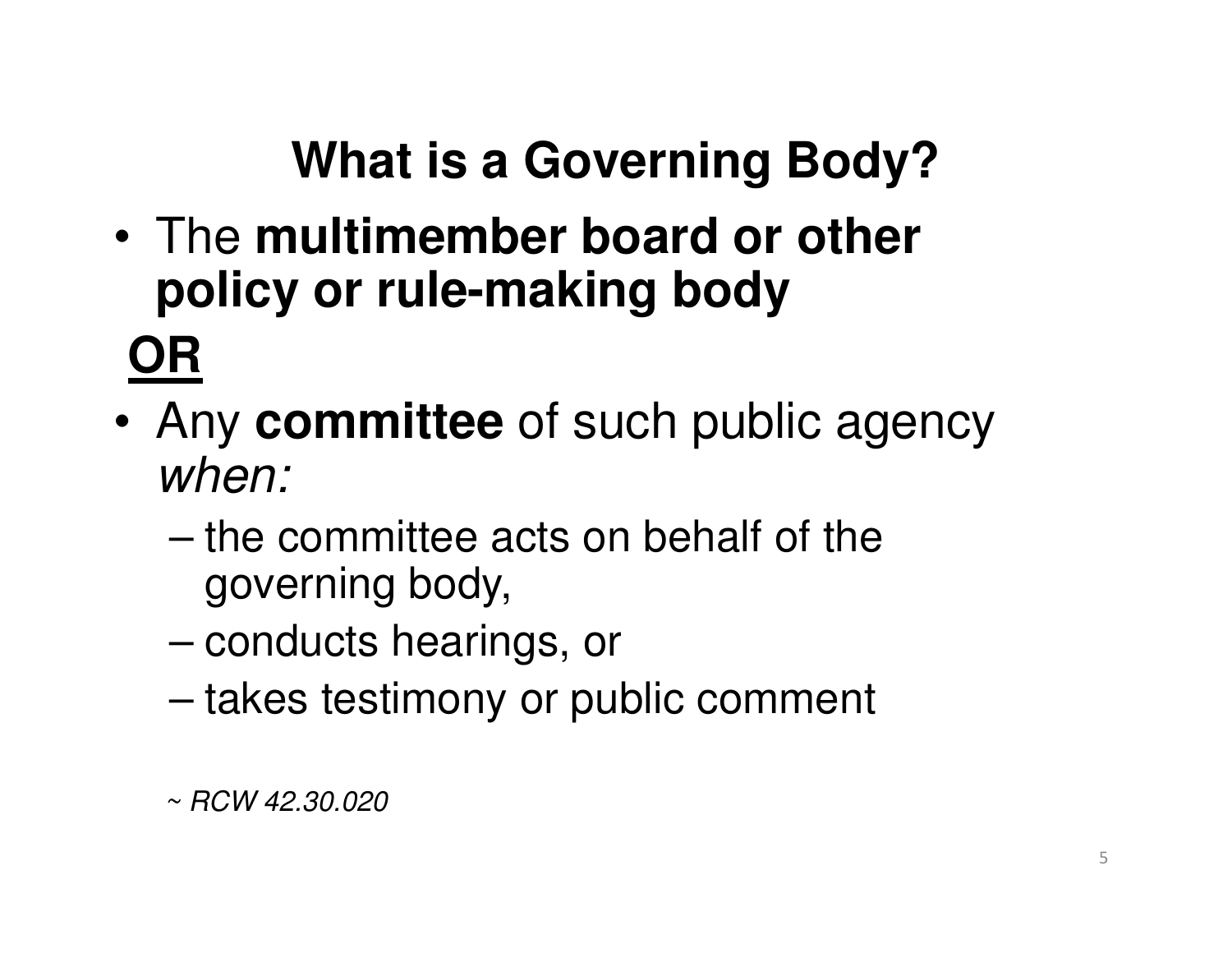# **What is a Meeting?**

- "**Meeting**" means meetings at which the public agency takes  $\bullet$ "**action**" ~ RCW 42.30.020
- $\bullet$  Physical presence not required –can occur by phone or email



An exchange of e-mail could constitute a meeting if, for example, a quorum of the members participate in the e-mail exchange & discuss agency business. Simply receiving information without comment is not a meeting.

- $\bullet$  Does not need to be titled "meeting" – OPMA also applies to "retreats," "workshops," "study sessions," etc.
- $\bullet$ No meeting occurs if the governing body lacks a quorum.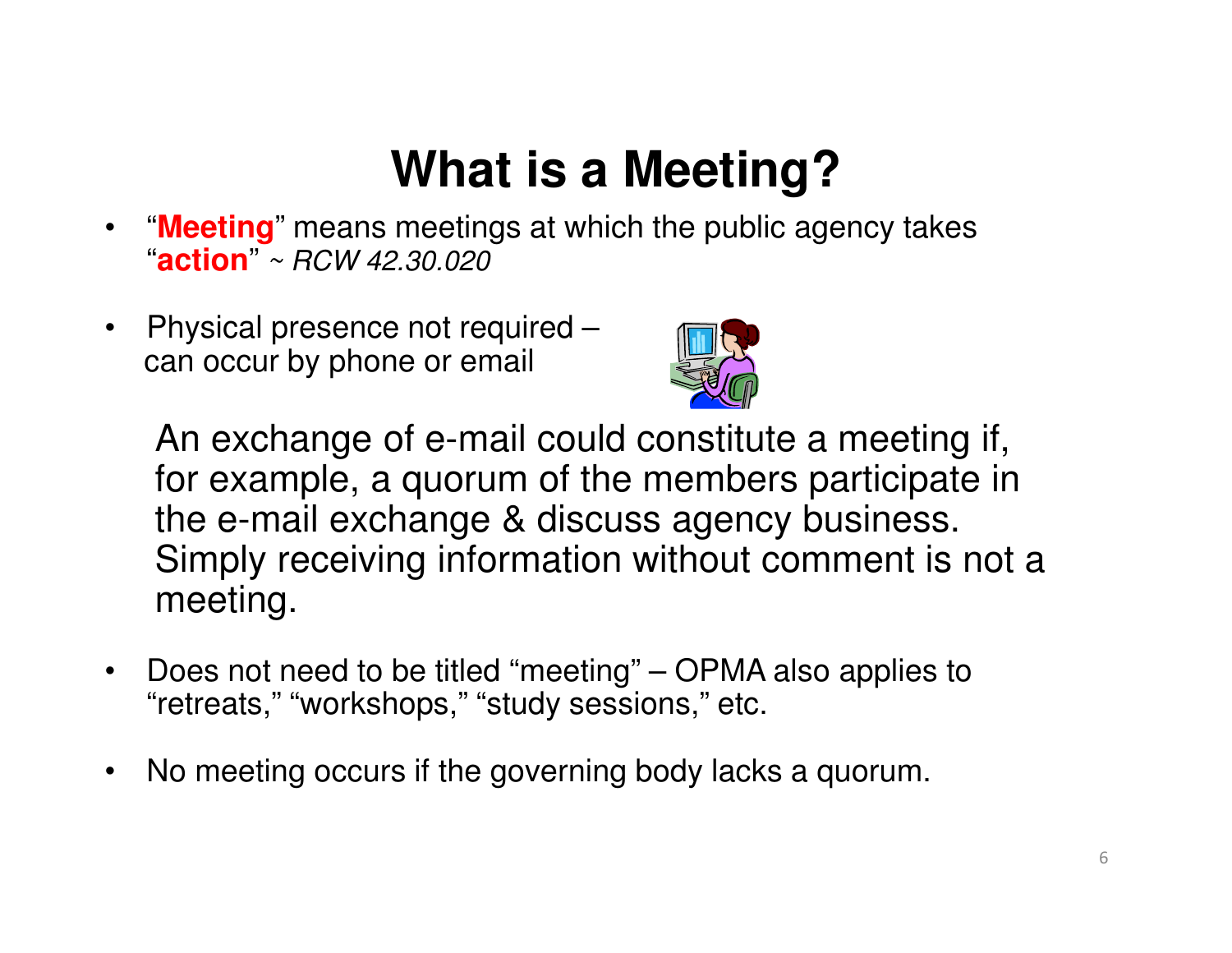# **Action**

- "**Action**" means the transaction of the official business of the public agency and includes but is not limited to:
	- and the state of the Public testimony
	- ΔII dalıharatınno All deliberations
	- **Discussions**
	- Concidarat **Considerations**
	- **Reviews**
	- $\mathsf{H}$ valuat **Evaluations**
	- Final actiol Final actions



 The requirements of the OPMA are triggered whether or not "final" action is taken.

~ RCW 42.30.020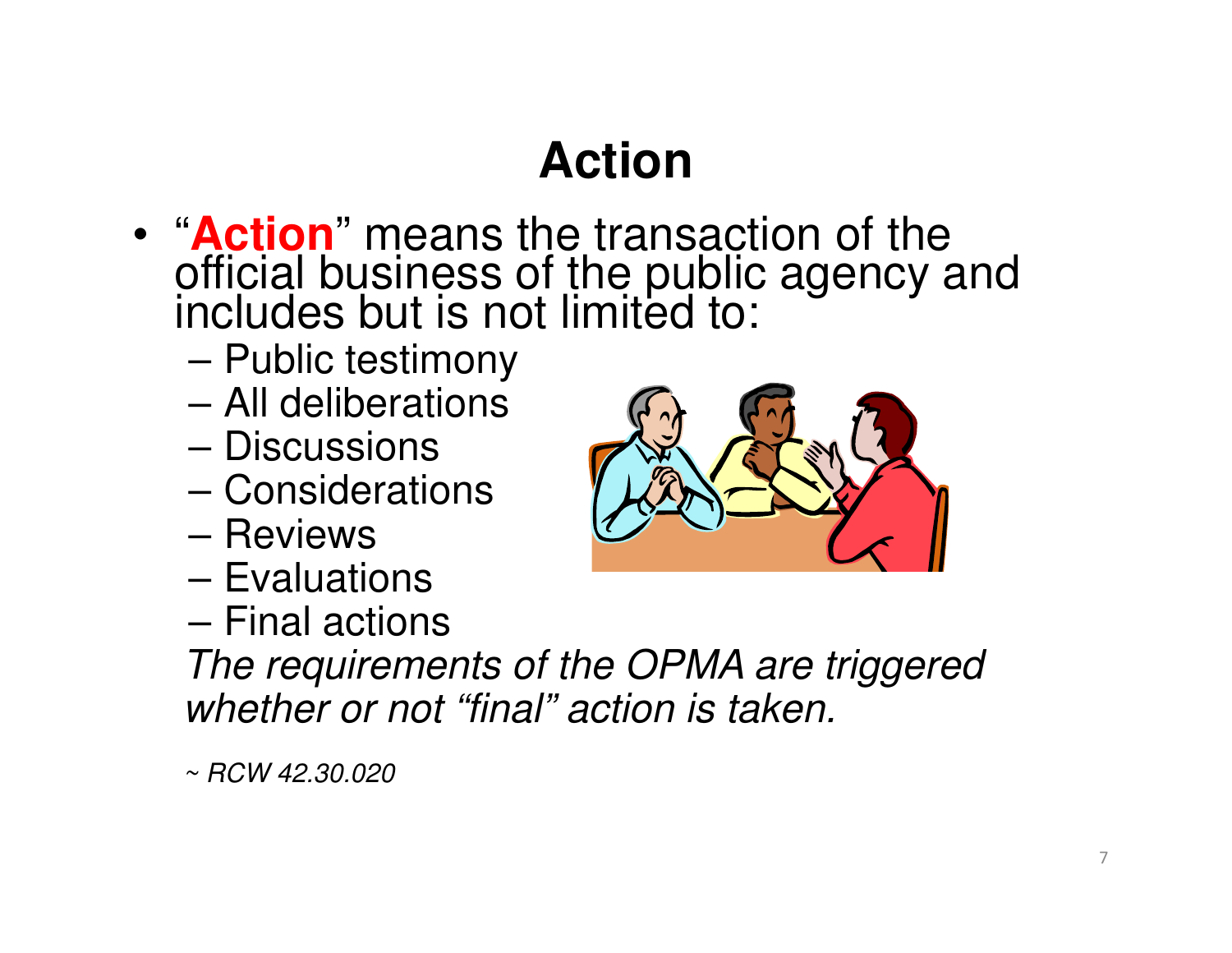# **Final Action**

- • "**Final action**" is a collective positive or negative decision, or an actual vote, by a majority of the governing body, or by the "committee thereof"
- • Must be taken in public, even if deliberations were in closed session
- •Secret ballots are not allowed

~ RCW 42.30.060, RCW 42.30.020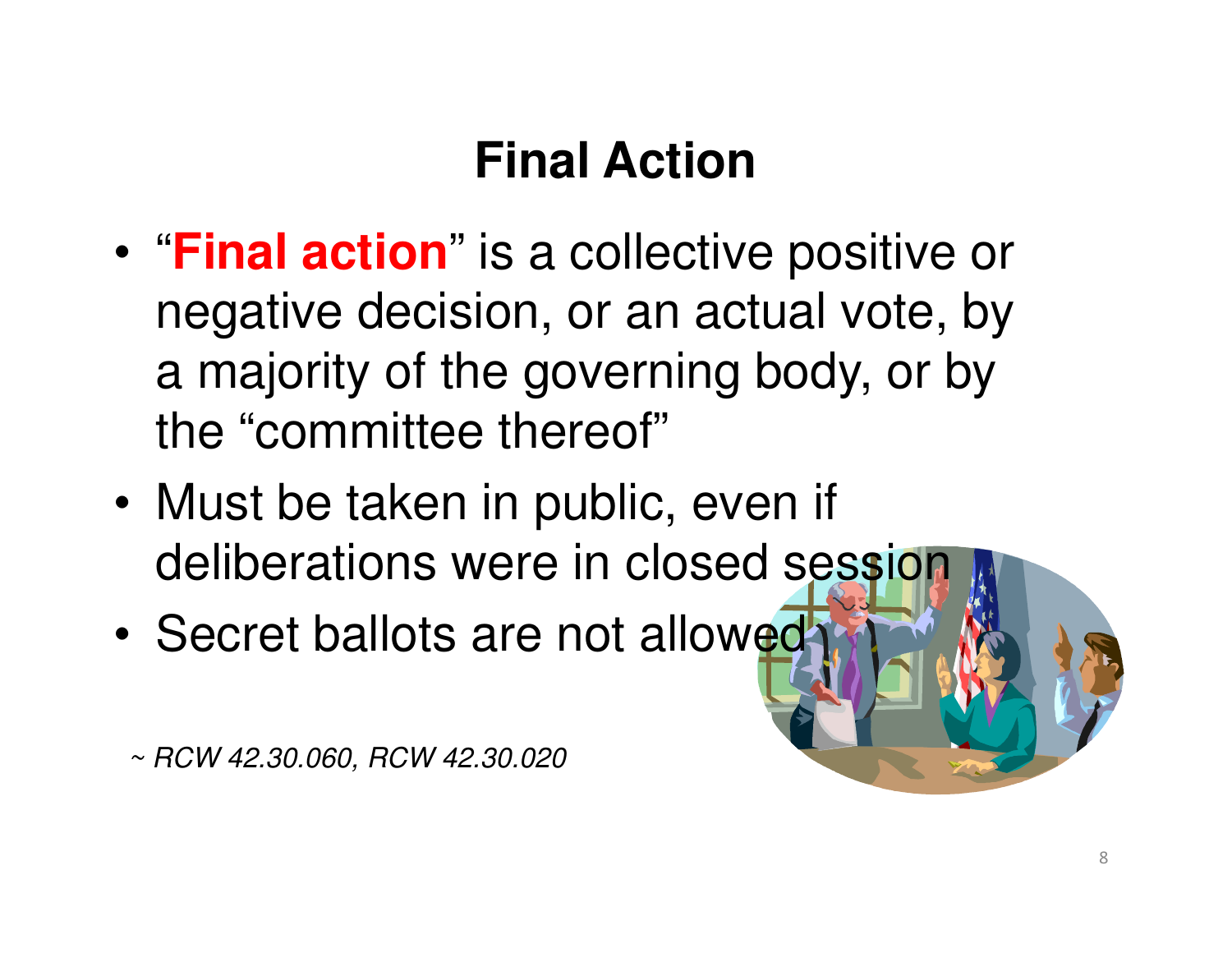### **Travel and Gathering**

- A majority of the members of a governing body may travel together or gather for purposes other than a regular meeting or a special meeting, so long as no action is taken.
- Discussion or consideration of official business would be action, triggering the requirements of the OPMA

~ RCW 42.30.070

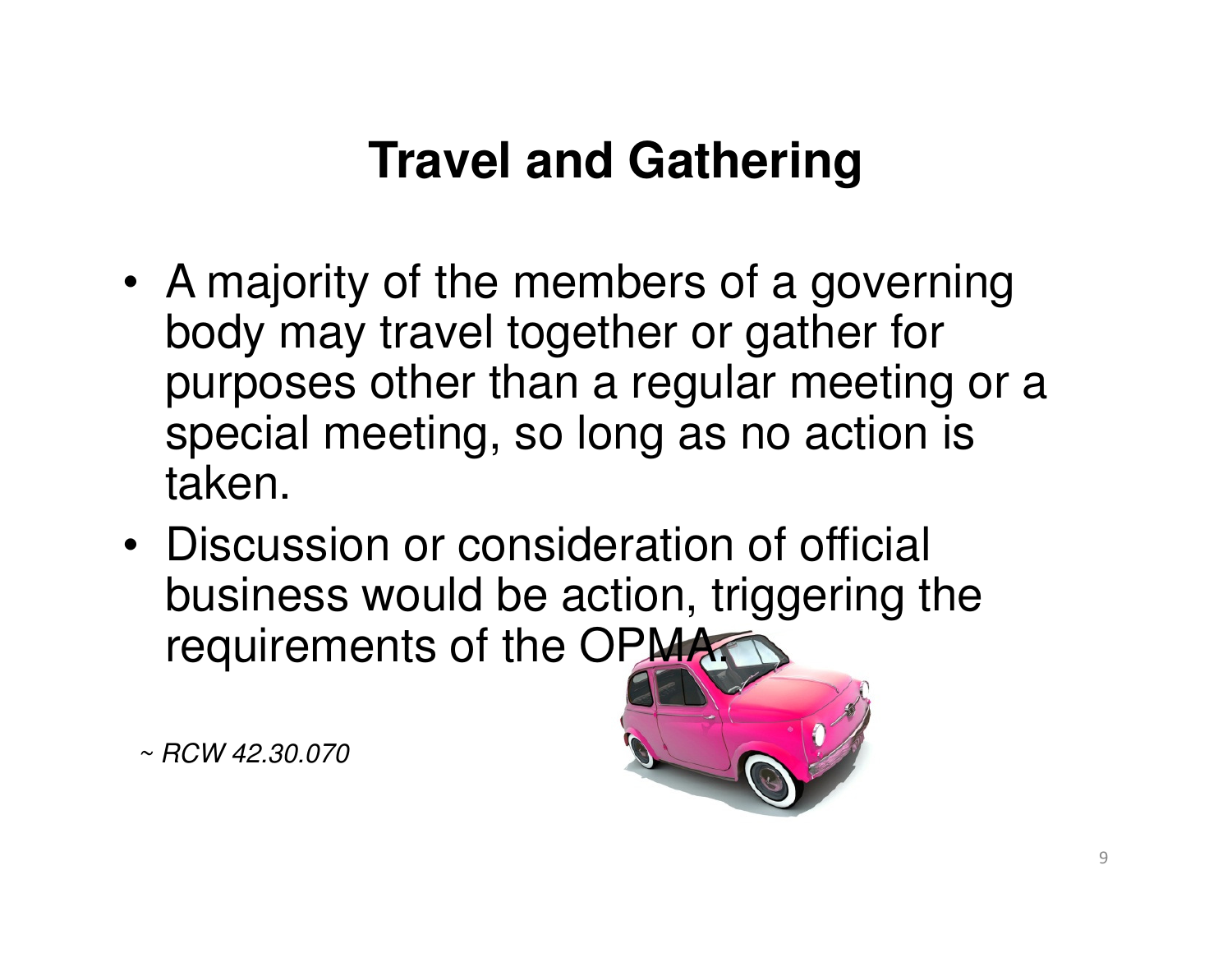#### **Public Attendance**

- • A public agency can't place conditions on public to attend meeting subject to OPMA:
	- For proceedings governed by OPMA, cannot require people to register their names or other information, complete a questionnaire, or otherwise fulfill any condition precedent to attendance

 $\sim$  RCW 42,30,040



- •Reasonable rules of conduct can be set
- • Cameras and tape recorders are permitted unless disruptive~ AGO 1998 No. 15
- •No "public comment" period required by OPMA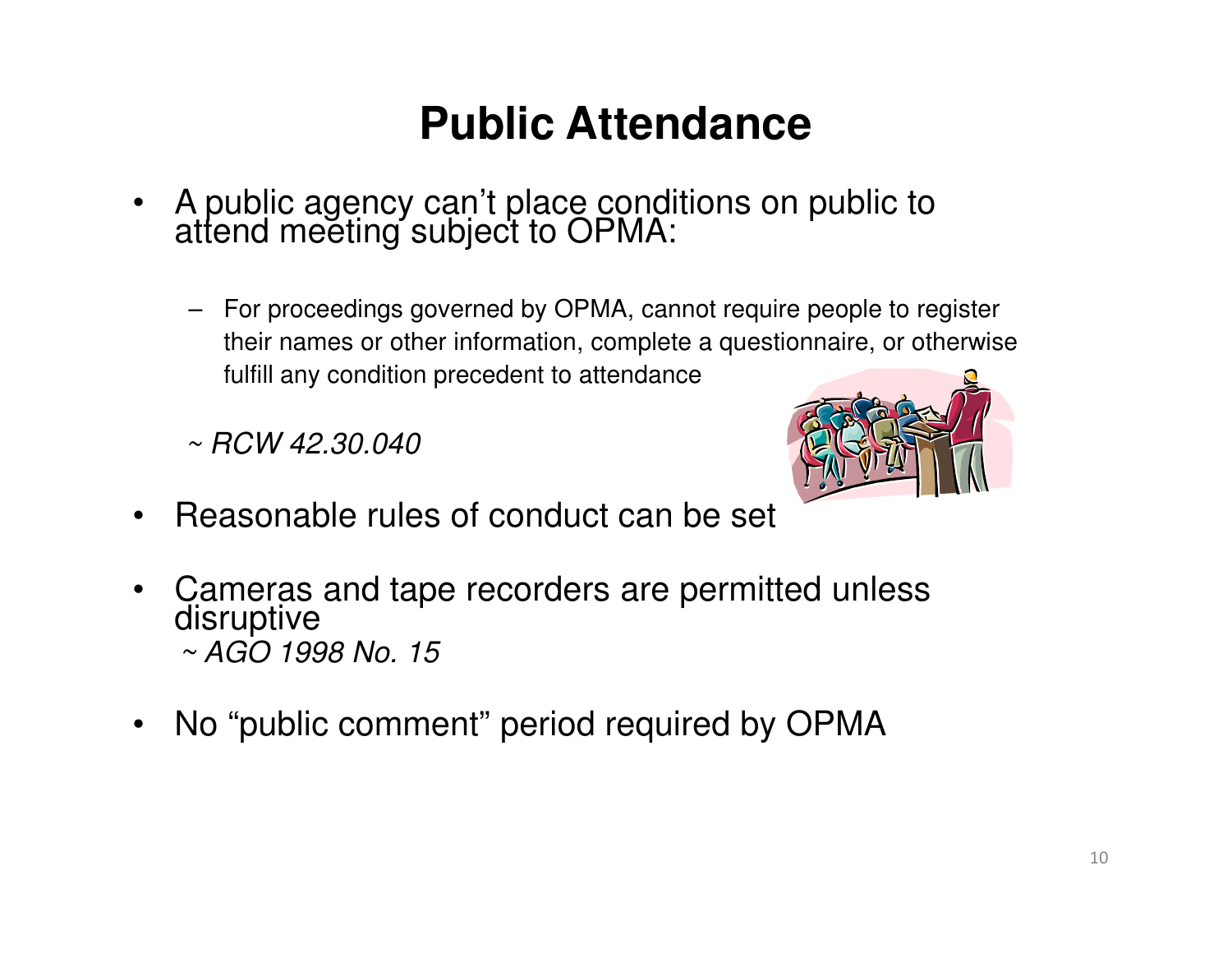### **Executive Session**

- Part of a regular or special meeting that is closed to the public
- Limited to specific purposes set out in the OPMA
- Purpose of the executive session and the time it will end must be announced by the presiding officer before it begins; time may be extended by further announcement

 $~\sim$  RCW 42.30.110

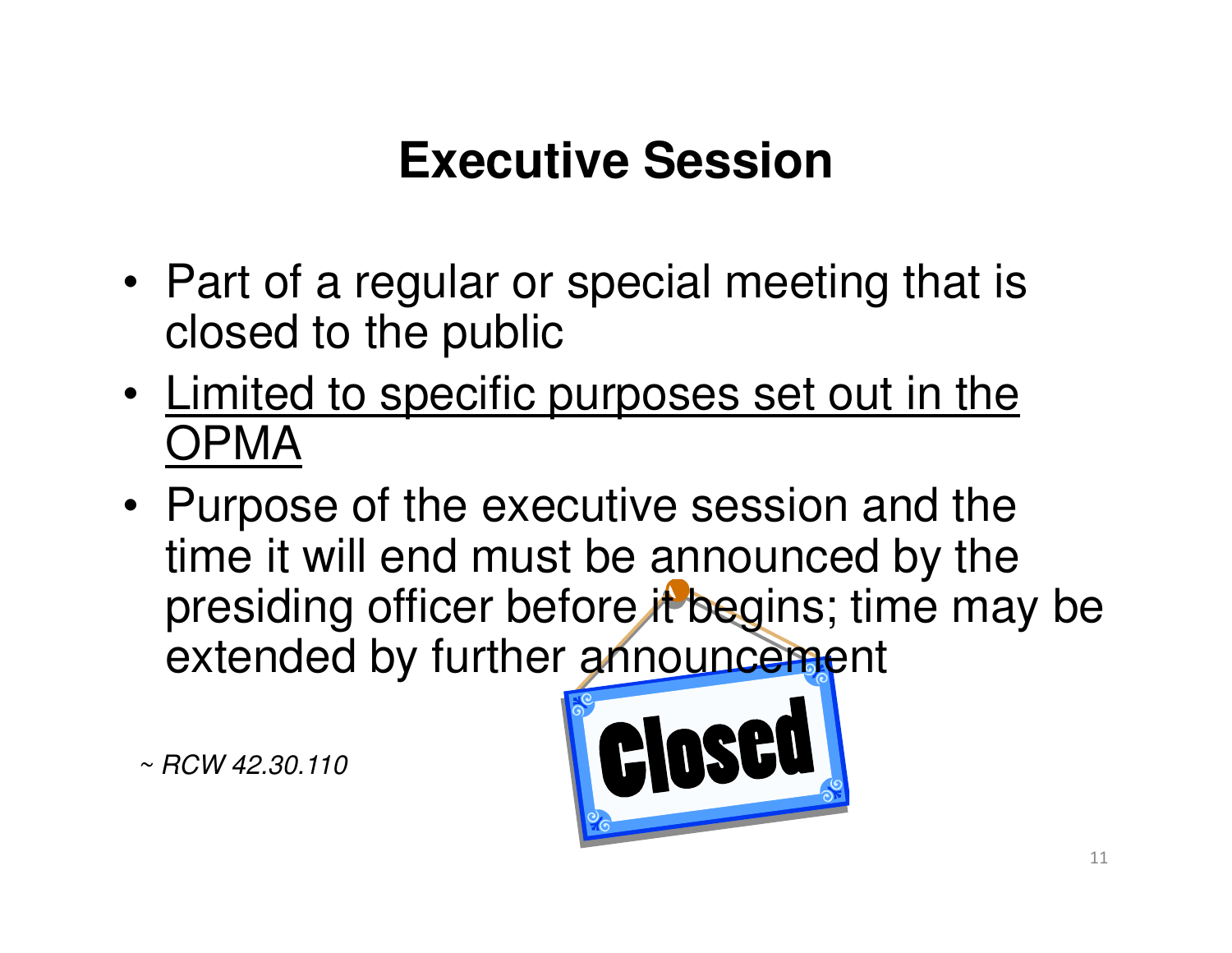#### **Executive Sessions**

Specified purposes set out in OPMA. Includes, for example:

•

- $\bullet$ National security
- • Real estate
	- Site selection or acquisition of real estate
		- Lease or purchase
		- Public knowledge would likely increase price
	- Sale or lease
		- Public knowledge would likely decrease price
		- Final action selling or leasing public property must be take at open meeting
- $\bullet$  Publicly bid contracts
	- – Review negotiations on performance
	- Public knowledge would like increase costs

CLOSED

- Evaluate qualifications of applicant for public employment
- • Meet with legal counsel regarding enforcement actions, litigation or potential litigation
- Other purposes listed in RCW •42.30.110
- $~\sim$  RCW 42.30.110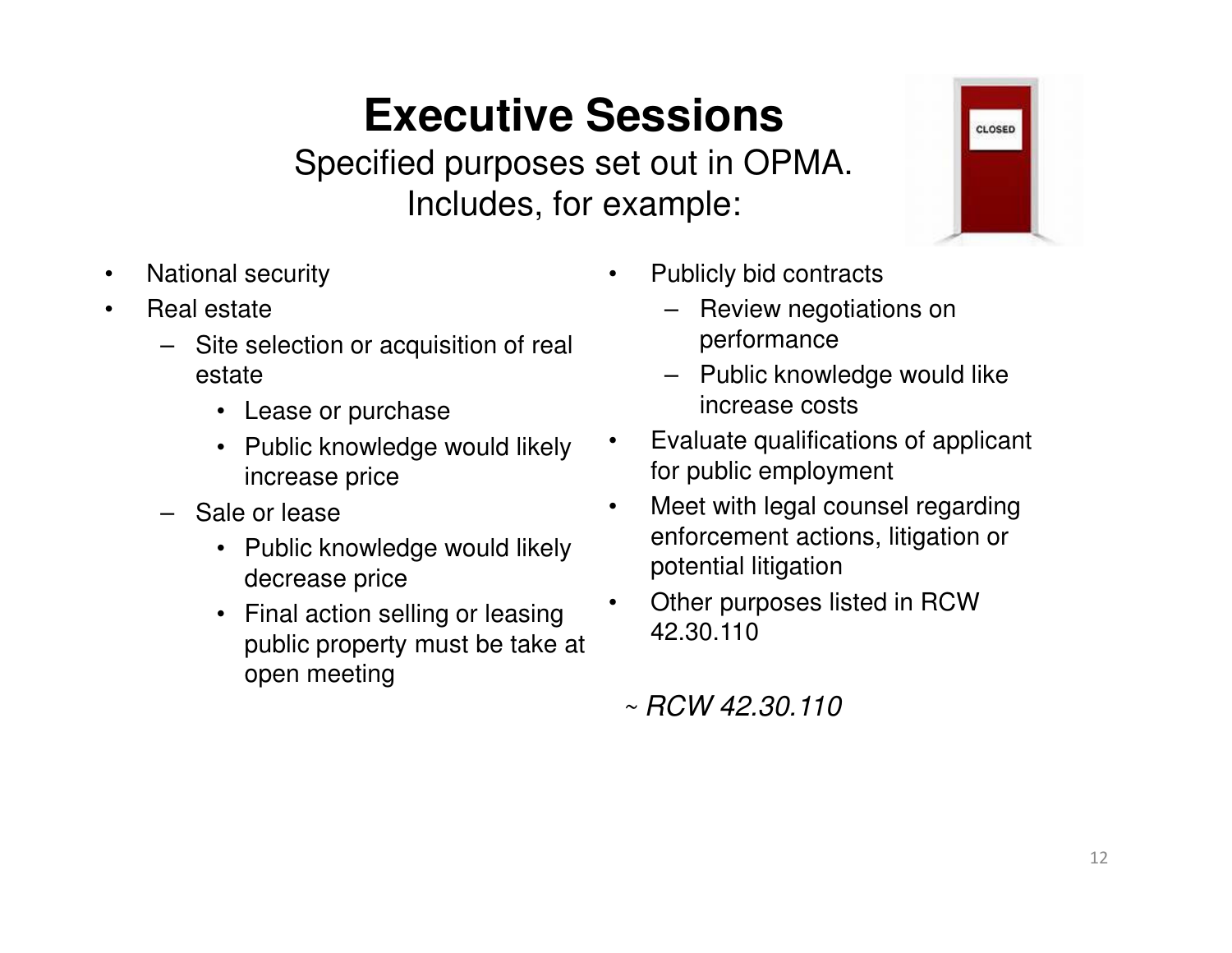#### **Penalties for Violating the OPMA**

- A court can impose a \$100 civil penalty against each member (personal liability)
- Court will award costs and attorney fees to a successful party seeking the remedy
- Action taken at meeting can be declared null and void

~ RCW 42.30.120; RCW 42.30.130; RCW 42.30.060

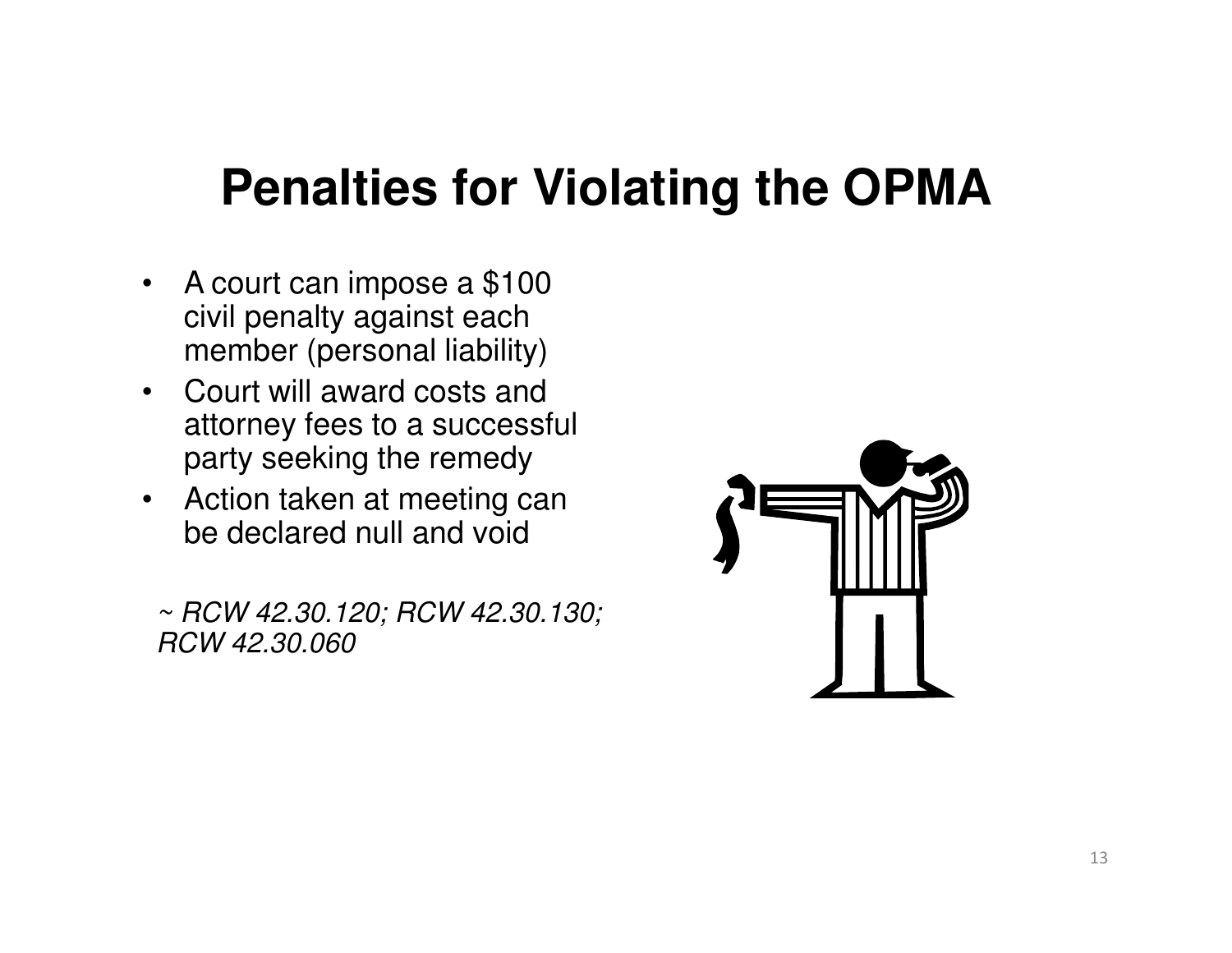# **Open Public Records ActRCW 42.56**



**\_\_\_\_\_\_\_\_\_\_\_\_\_\_\_\_\_\_\_\_\_\_\_\_\_\_\_\_\_\_**

**Prepared by Washington State Attorney General's Office**Last revised: April 2014

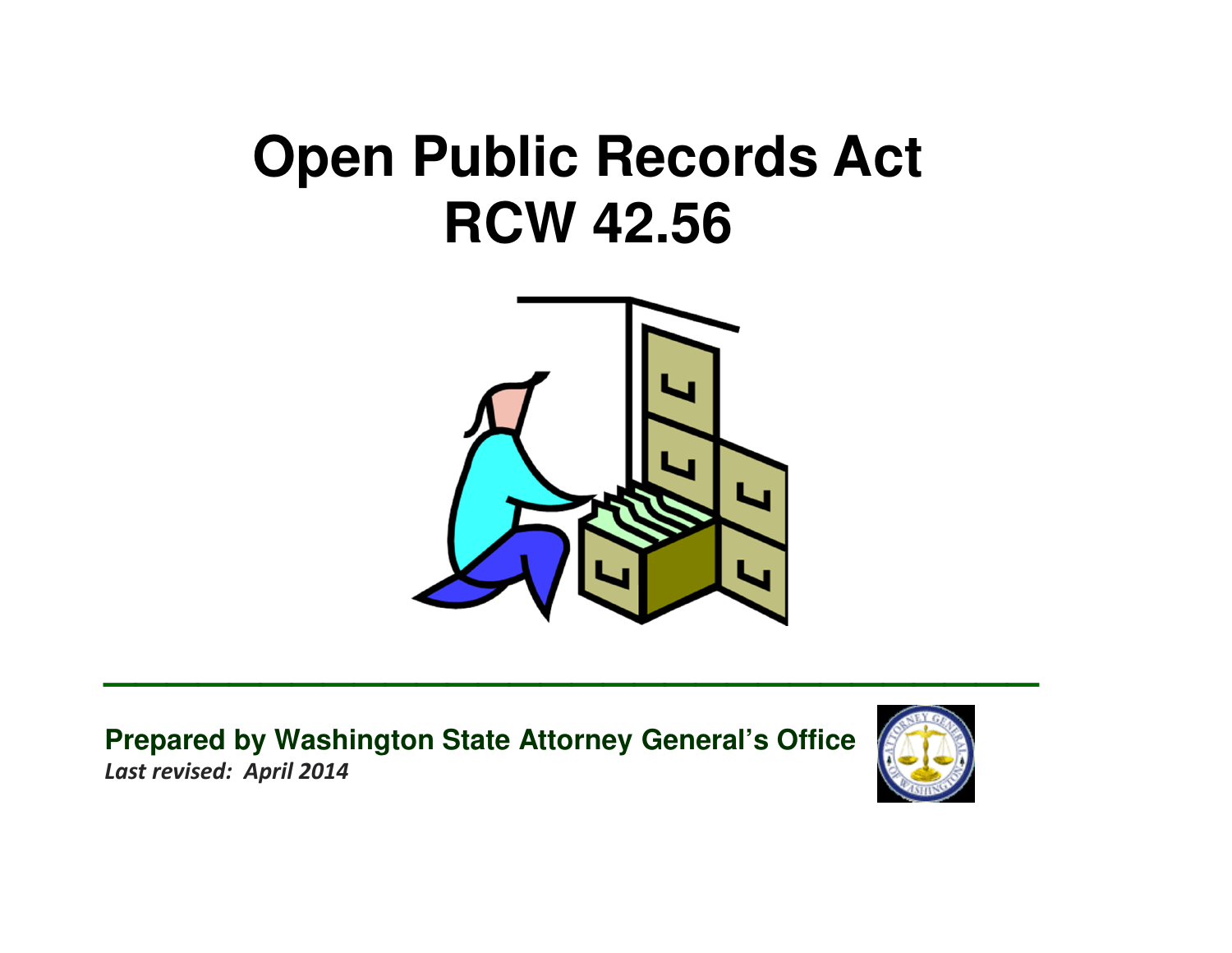# **Washington's Open Public Records Act (PRA)**

- $\bullet$ Passed in 1972 – Initiative 276
- • 72 percent of the popular vote
- RCW 42.56 (formerly RCW 42.17)

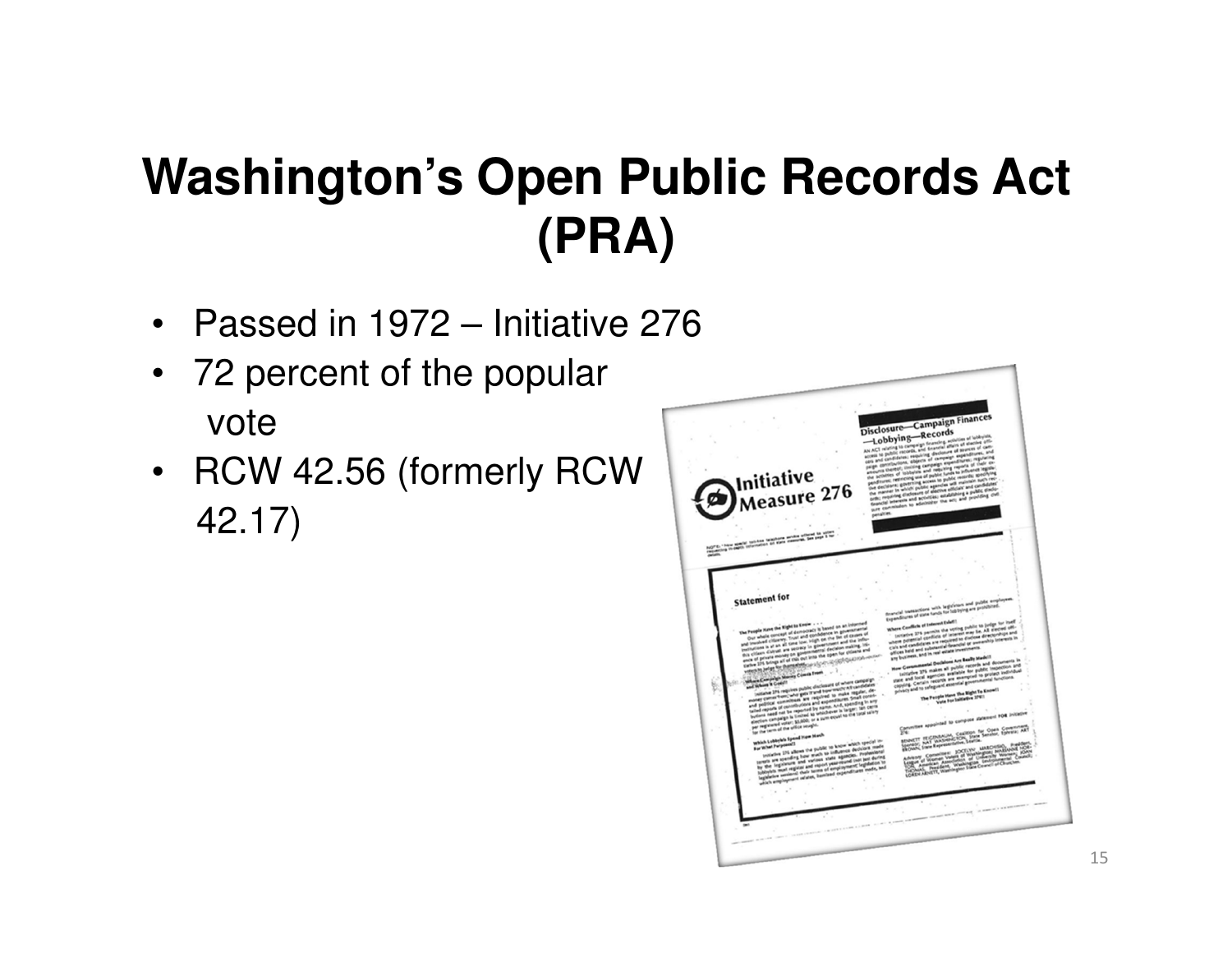

• Public records of government agencies are presumed open.

• Records or information in records can be withheld only by law (e.g. exemption in law). Exemptions must be"narrowly construed."

 $~\sim$  RCW 42.56.030

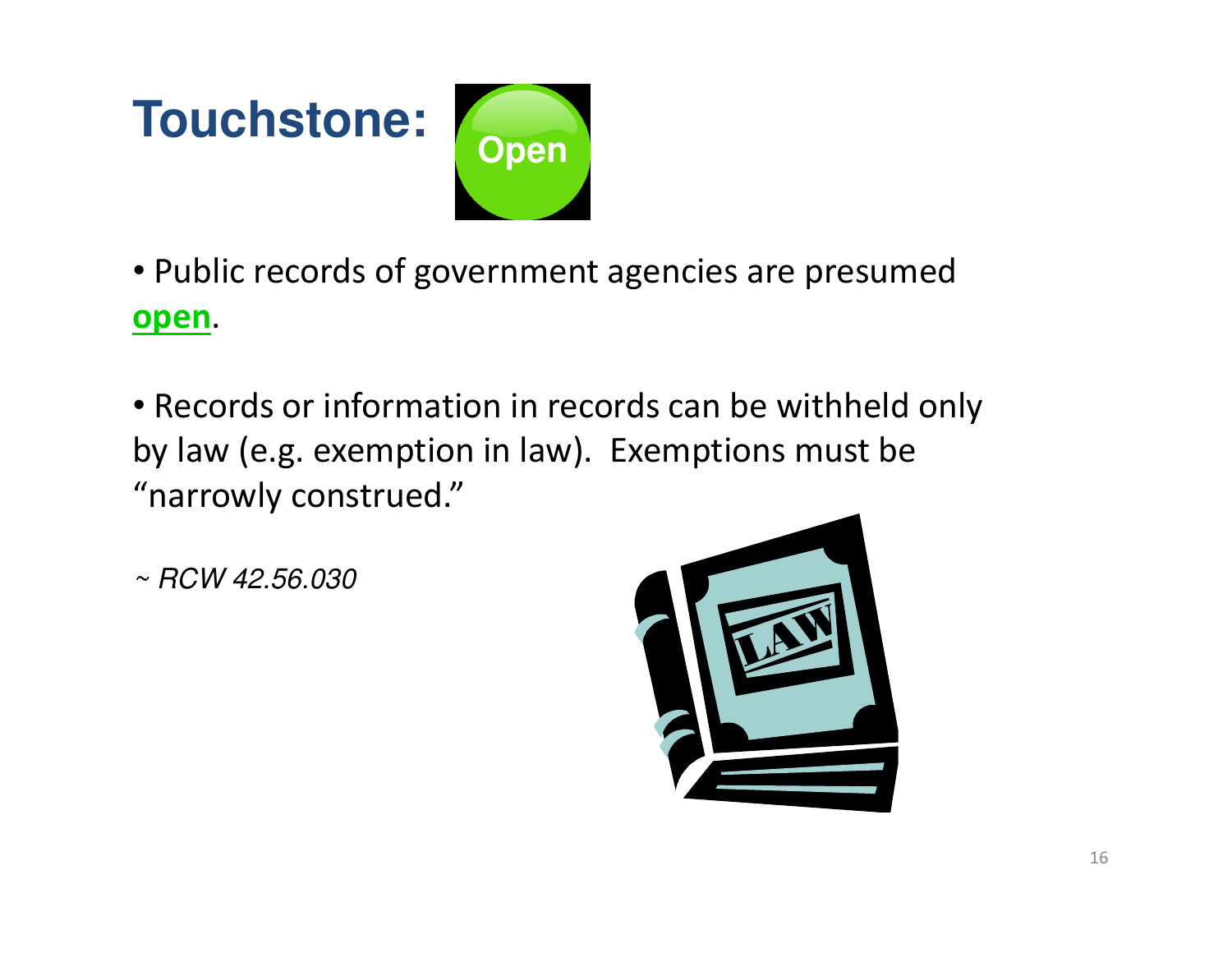# **Public Record**

#### "Public record" means:

- **any writing**
- **containing information**
- **relating to**



- **the conduct of government or**
- **the performance of any governmental or proprietary function**
- **prepared, owned, used, or retained**
- •**by any state or local agency**
- **regardless of physical form or characteristics**."
	- $~\sim$  RCW 42.56.030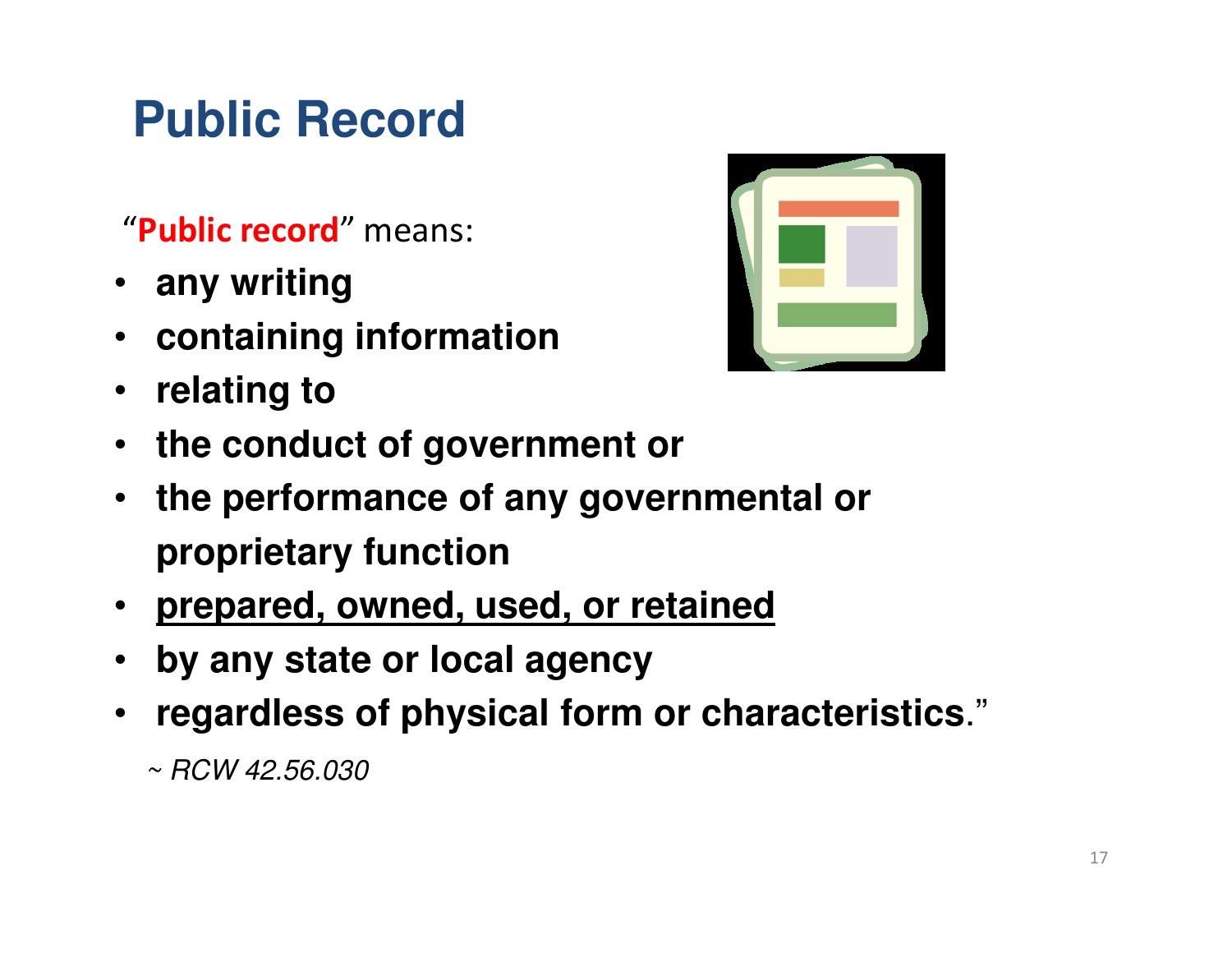#### Note: Public Records Can Include…

…records of agency business when they are created or retained by agency employees or officials on home computers or in non-agency email accounts.

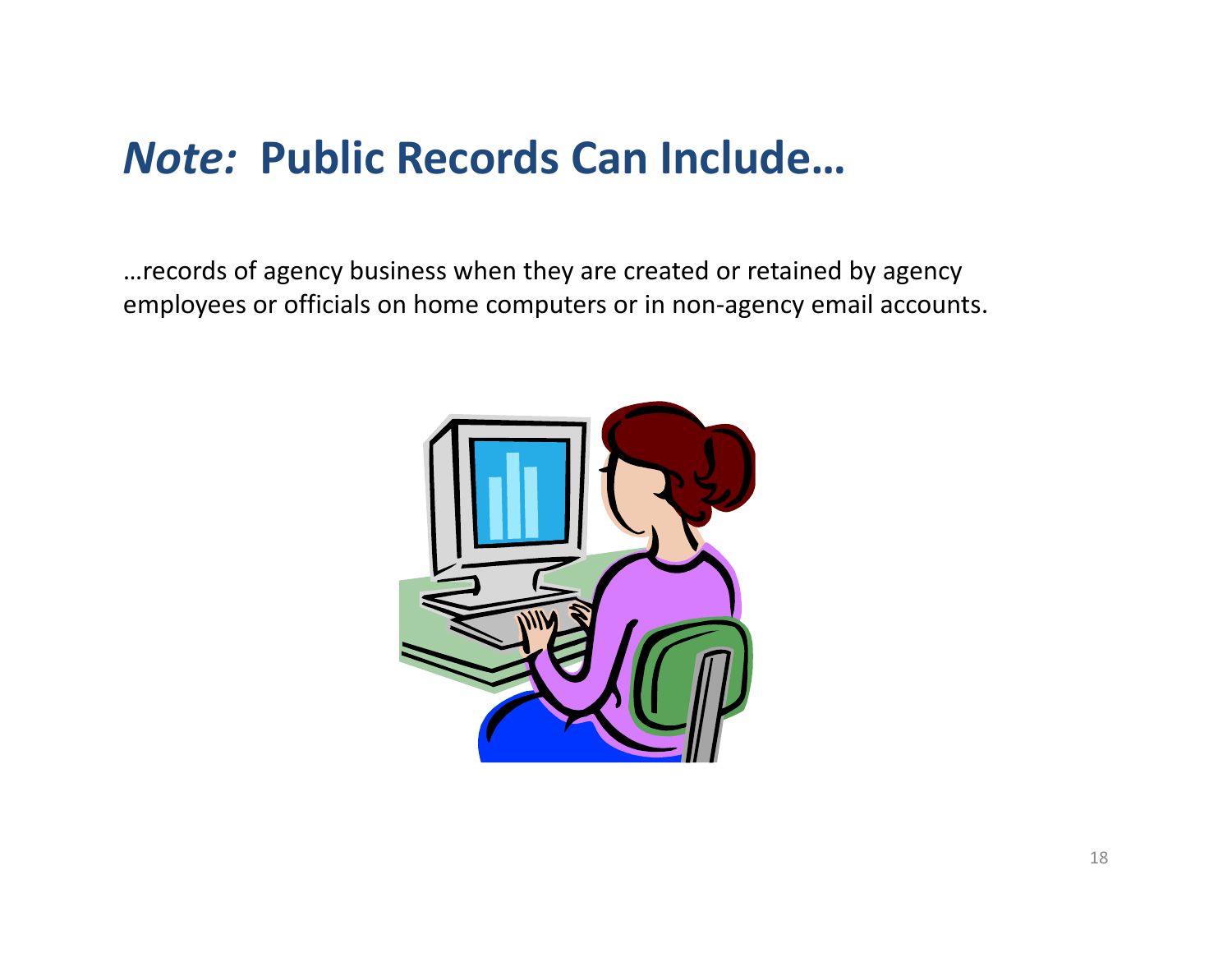#### Exemptions

| ofessionally Redact                                                        | In Word Documents                           |
|----------------------------------------------------------------------------|---------------------------------------------|
| rou've ever had to<br>ormation, you know it's not fun. You either need to: | to purge corporate confidential or personal |
|                                                                            | or extting fan                              |
| mutting tools.                                                             |                                             |
| e got a better solution: A                                                 |                                             |
| ur documents a sort-of-CIA-like professional appearance.                   |                                             |

- $\bullet$ Records are presumed open.
- If a record, or part of a record, is withheld from the public, the agency must cite to an "exemption" in law and give a brief explanation.
- Exemptions are narrowly construed.
- The general rule is the agency withholds only the exempt information, and releases the rest.
- Exemptions must be authorized in law --- in PRA or other laws.

~ RCW 42.56.050, RCW 42.56.210 - .510, RCW 42.56.550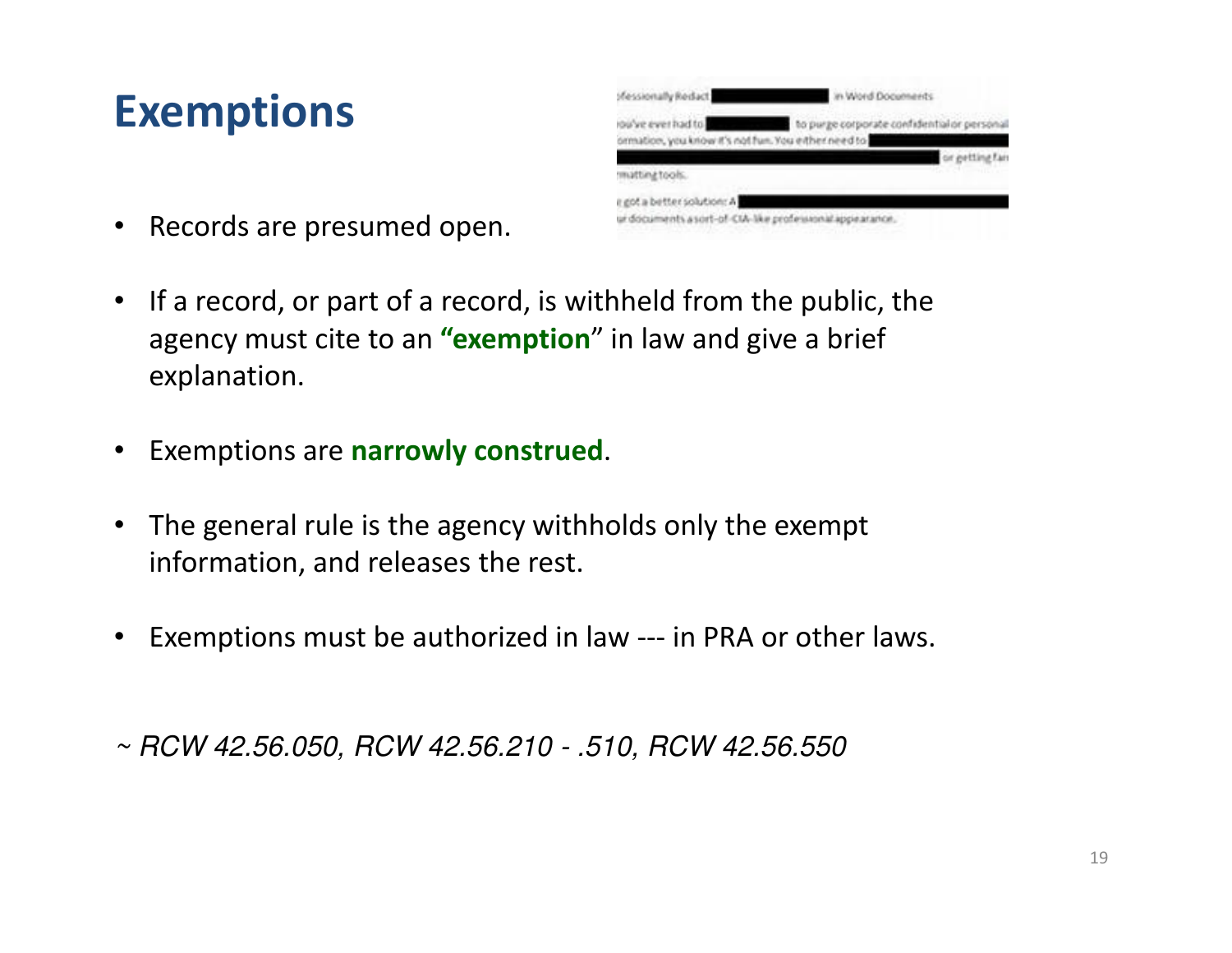#### **Privacy**

- $\bullet$ There is no general "privacy" exemption in the PRA.
- • If privacy is an express element of another exemption, privacy is invaded only if disclosure about the person would be:
	- 1. "Highly offensive to the reasonable person" and
	- 2. "Not of legitimate concern to the public."

This means that if information does not satisfy both these factors, it cannot be withheld as "private" information under other statutes.



 $~^{\sim}$  RCW 42.56.050